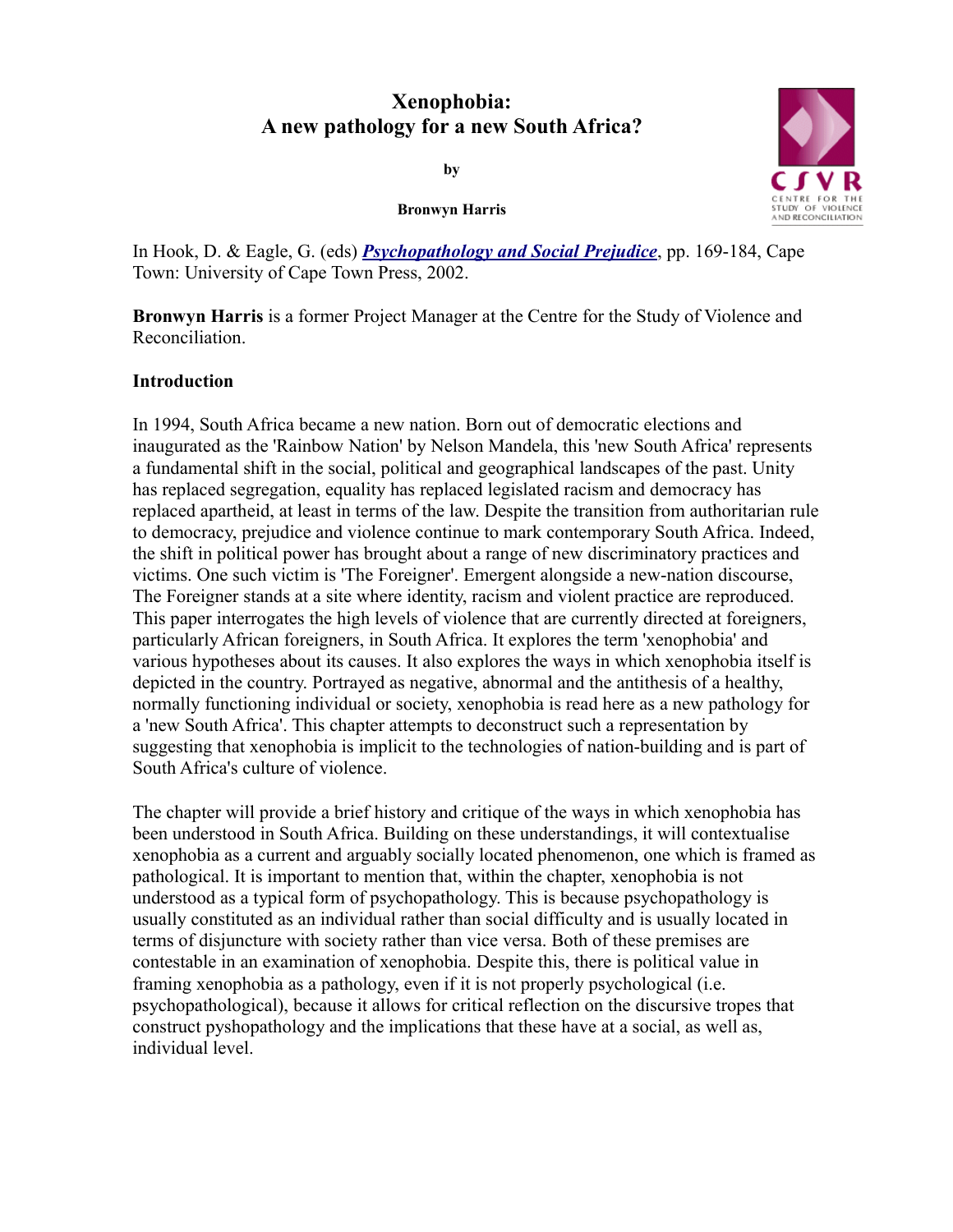## **Xenophobia: A Violent Practice**

In the dictionary, the term 'xenophobia' is defined as a 'hatred or fear of foreigners' (*South African Pocket Oxford Dictionary of Current English*, 1994). More commonly, the term is used to denote a 'dislike of foreigners'. In this understanding, xenophobia is characterised by a *negative attitude* towards foreigners, a *dislike*, a *fear*, or a *hatred*. By framing xenophobia as an attitude, however, there is no comment on the *consequences* or *effects* of such a mind-set. This is misleading, because xenophobia in South Africa is not restricted to a fear or dislike of foreigners. Rather, as the following interview extracts reveal, it results in 'intense tension and violence by South Africans towards immigrants' (Tshitereke, 1999: 4).

A man from the Congo was attacked and he cried but no-one helped him. And after the thief had gone, the people on the sides said that 'because you are crying in English, we didn't help you. If you are crying in Zulu, we will help you'. Then he went to the police and was told that 'you are not our brother, we can't help you' (Focus Group with foreign students, 25/10/1999).

Four guys put a gun to my head and told me to get in the car. They told me that *makwerekwere*<sup>[1](http://www.csvr.org.za/papers/paphar1.htm#note1)</sup> have got bucks and that I must give them money. They took my three hundred rand and those shoes I bought. And then they were beating me. And one stabbed me here [points to scar on left side of the abdomen]. Then they told me that they would let me live on one condition: 'each and every month we gonna come and fetch three hundred rand …' I went to the police but they didn't even ask me questions. They just took my refugee papers and tore them up. Then they arrested me, saying that I'm illegal in the country, that I don't have a paper. They put me in jail for the weekend. They told my friends to bring money so that I can be freed … . And those men came every month for the money. They threatened me that they would kill me and I did it for three years (interview with Rwandan refugee, 30/11/1999).

Kollapan (1999) warns that xenophobia cannot be separated from violence and physical abuse. In this sense, a rewriting of the dictionary definition of xenophobia is necessary. 'Xenophobia' as a term must be reframed to incorporate *practice*. It is not just an attitude: it is an activity. It is not just a dislike or fear of foreigners: it is a violent practice that results in bodily harm and damage. More particularly, the violent practice that comprises xenophobia must be further refined to include its specific target, because, in South Africa, not all foreigners are uniformly victimised. Rather, black foreigners, particularly those from Africa, comprise the majority of victims. It is also important to explore why 'the unknown' represented by (largely black) foreigners should necessarily invite repugnance, fear or aggression. These questions and a revised definition of xenophobia must be borne in mind throughout the chapter. They must inform an explanation for the phenomenon and must underpin issues regarding why, how and whom xenophobia targets.

# **Hypotheses of Xenophobia**

Various explanations for xenophobia have been offered in the literature and popular culture (magazines, speeches, documentaries, etc.). For the purposes of this chapter, these explanations have been grouped into three hypotheses, namely, 'the scapegoating hypothesis', 'the isolation hypothesis', and 'the biocultural hypothesis'. It is important to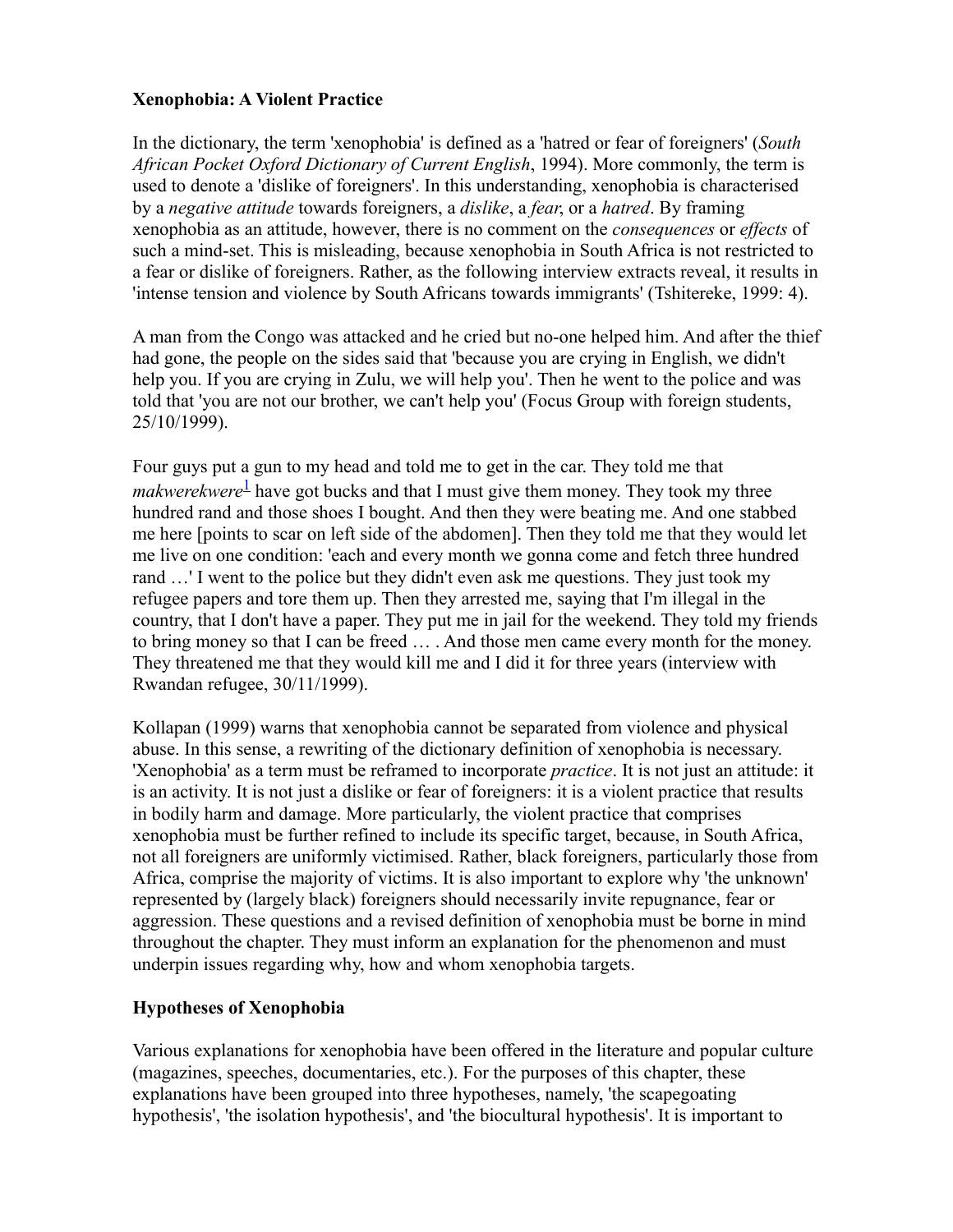recognise that these hypotheses are not mutually exclusive, but rather offer different levels of explanation for xenophobia within contemporary South Africa. They operate as straightforward theoretical descriptions that do not interrogate the term 'xenophobia' itself, as much as look at its background, symptoms and indications. Through their presentation, I consequently note with irony that the following section serves much the same purpose as a textbook discussion of 'schizophrenia' or some other diagnostic syndrome.

## *The scapegoating hypothesis of xenophobia*

The scapegoating hypothesis has largely emerged through sociological theory. It locates xenophobia within the context of social transition and change. Hostility towards foreigners is explained in relation to limited resources, such as housing, education, health care and employment, coupled with high expectations during transition (Morris, 1998; Tshitereke, 1999). Tshitereke suggests that

In the post-apartheid epoch, while people's expectations have been heightened, a realisation that delivery is not immediate has meant that discontent and indignation are at their peak. People are more conscious of their deprivation than ever before … . This is the ideal situation for a phenomenon like xenophobia to take root and flourish. South Africa's political transition to democracy has exposed the unequal distribution of resources and wealth in the country (1999: 4).

In this context, Tshitereke notes, 'people often create a "frustration-scapegoat"' (1999: 4), i.e. they create a target to blame for ongoing deprivation and poverty. Foreigners, this theory suggests, often become such scapegoats. This is because they are interpreted as a threat to jobs, housing, education and health care (Morris, 1998; Tshitereke, 1999). Morris comments that '[r]esearch and historical events have indicated that if a majority group is in a perilous economic position they are more likely to feel threatened by minorities, especially if they are foreign' (1998: 1125).

Generally, scapegoating theory explains xenophobia in terms of broad social and economic factors. Tshitereke (1999) introduces a psychological level of explanation to supplement this sociological interpretation. He conceptualises xenophobia in terms of frustration and relative deprivation. Relative-deprivation theory suggests that 'a key psychological factor in generating social unrest is a sense of relative deprivation. This arises from a subjective feeling of discontent based on the belief that one is getting less than one feels entitled to. When there is a gap between aspirations and reality, social discontent is likely to result' (De la Rey, 1991: 41). Tshitereke states that violence is not an inevitable outcome of relative deprivation.

The anger caused by deprivation and perceived or real threats from immigrants as it relates to resources does not directly cause the nationals to commit violence, but it frustrates them. Political scientist Annette Seegers says, 'frustration breeds anger, yet angry people do not always commit violence'. They could turn their anger inwards and commit suicide. Alternatively, people release their anger on that 'frustration-scapegoat', usually non-national minorities (1999: 4).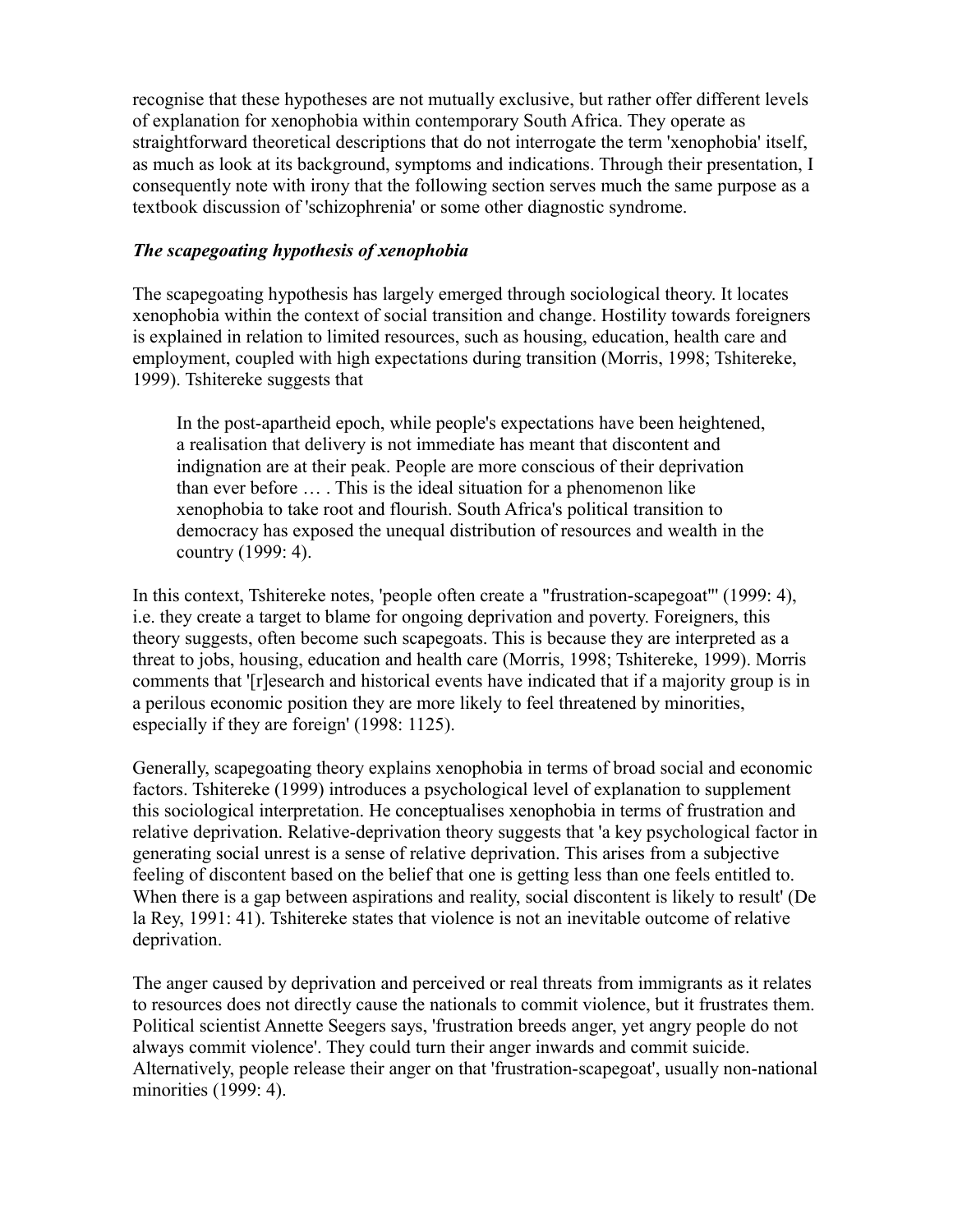Here, Tshitereke draws on psychological theories of aggression and frustration to explain that there is a 'causal link between relative deprivation, xenophobia and collective violence' (1999: 4). This link is forged through scapegoating the foreigner.

Relative-deprivation theory offers a psychological explanation for scapegoating. Concepts of frustration and aggression are interpreted as subjective, intrapsychic processes. In this way, the theory understands xenophobia from the inside out. Psychoanalytic theory similarly offers an intrapsychic explanation of scapegoating as a projective and defensive process. For both these theories, De la Ray points out that 'The cause of social unrest cannot be simply located within subjective perceptions of reality. The search for causes of social action must extend beyond the subjective psychological realm to include its complex inter-relatedness with objective social reality' (1991: 41).

Tshitereke's (1999) psychological interpretation of scapegoating must not be divorced from the socio-economic realities of contemporary South Africa. He reminds us that the psychological process of relative deprivation rests on social comparison. This takes place at the level of jobs, houses, education and even women, such that foreigners are scapegoated for taking our jobs, taking our houses and stealing our women. Politics, economics and patriarchy impact on the scapegoating process.

## *The isolation hypothesis of xenophobia*

The scapegoating hypothesis of xenophobia states that the foreigner is used as a scapegoat, someone to blame for social ills and personal frustrations. In this way, the foreigner becomes a target for hostility and violence. Here, however, there is an implicit assumption that foreigners automatically become scapegoats. The hypothesis does not clarify *why the foreigner*, and not another social group or individual, comes to signify unemployment, poverty and deprivation. It does not explain why nationality is the determining feature of such scapegoating. In contrast, the *isolation hypothesis of xenophobia* situates foreignness at the heart of hostility towards foreigners.

The isolation hypothesis understands xenophobia as a consequence of apartheid South Africa's seclusion from the international community. Morris (1998) argues that apartheid insulated South African citizens from nationalities beyond Southern Africa. In this hypothesis, foreigners represent the unknown to South Africans. With the political transition, however, South Africa's borders have opened up and the country has become integrated into the international community. This has brought South Africans into direct contact with the unknown, with foreigners. According to the isolation hypothesis, the interface between previously isolated South Africans and unknown foreigners creates a space for hostility to develop: 'When a group has no history of incorporating strangers it may find it difficult to be welcoming' (Morris, 1998: 1125).

The isolation hypothesis suggests that suspicion and hostility towards strangers in South Africa exists due to *international* isolation. The hypothesis also explains contemporary xenophobia by recourse to *internal* isolation, the isolation of South Africans from South Africans, as a consequence of apartheid: 'There is little doubt that the brutal environment created by apartheid with its enormous emphasis on boundary maintenance has also impacted on people's ability to be tolerant of difference' (Morris, 1998: 1125).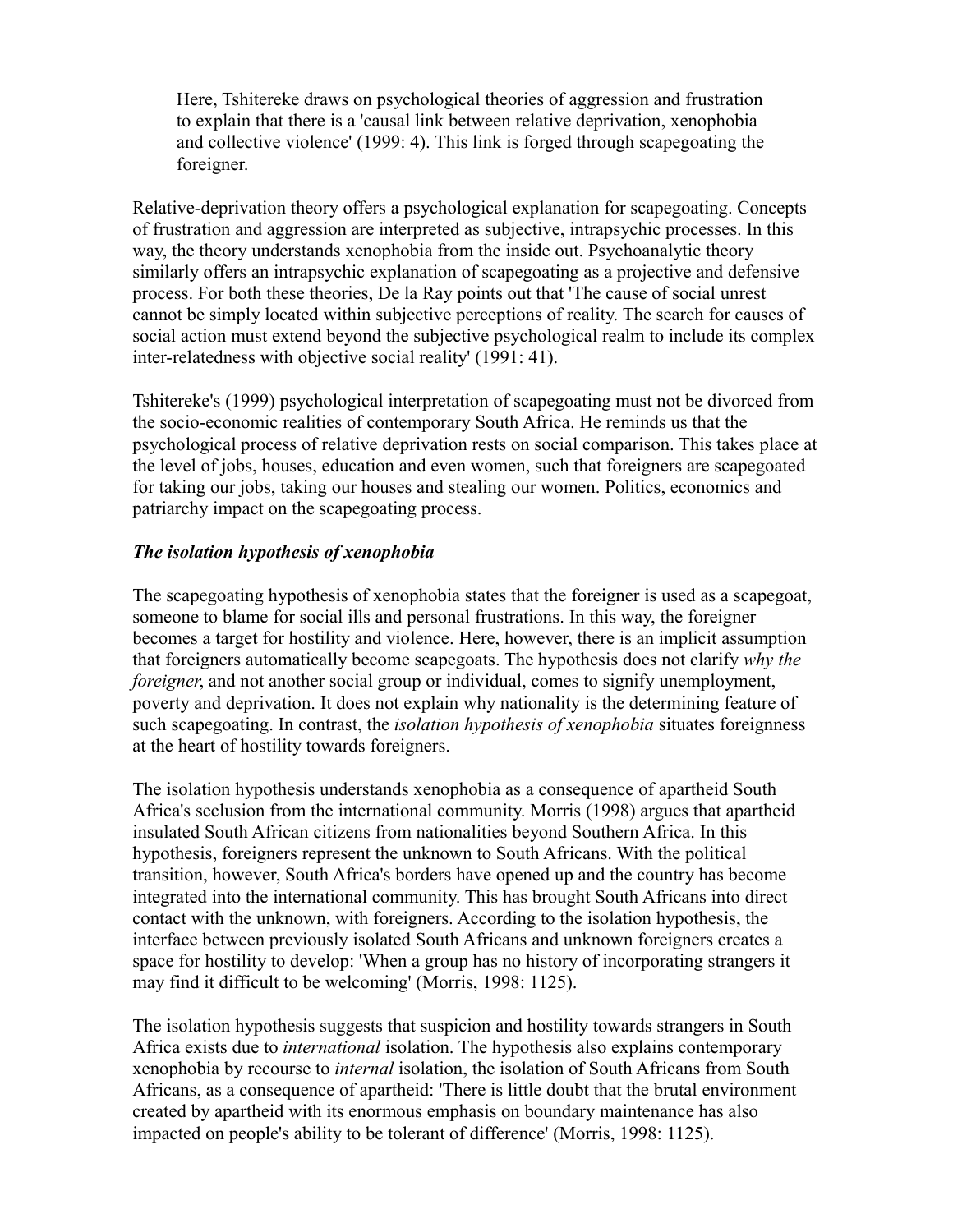Due to the creation of strict boundaries between South African citizens, as well as between the country and other nations, South Africans are unable to accommodate, and indeed, *tolerate* difference. According to the theory of isolation, South Africans find difference threatening and dangerous (Morris, 1998). In this theory, xenophobia exists because of the very foreignness of foreigners. It exists because foreigners are different and unknown.

Complementing the hypothesis of South African isolation is Hobsbawm's attempt to explain xenophobia in contemporary European societies. He conceptualises the phenomenon in terms of change, as something that works parallel to rapid social transition. For him, the 'old ways of life [in Europe] have changed so drastically since the 1950s that there is very little of them left to defend' (1996: 264). Because old, traditional ways of life have corroded, he argues, xenophobia, separatism and fundamentalism 'are comprehensible as symptoms of social disorientation, of the fraying, and sometimes the snapping, of the threads of what used to be the network that bound people together in society. The strength of this xenophobia is the fear of the unknown … .' (1996: 264--5). In Hobsbawm's reading, 'xenophobia' is understood as the product of social transition, as a defence against the anxiety induced by 'the unknown'.<sup>[2](http://www.csvr.org.za/papers/paphar1.htm#note2)</sup> This applies directly to the isolation hypothesis, which situates xenophobia in the South African context of change and a large 'unknown world out there'. However, it must be acknowledged that this hypothesis does not explain why 'the unknown' produces anxiety and why this automatically results in aggression.

## *The biocultural hypothesis of xenophobia*

The isolation and scapegoating hypotheses of xenophobia provide a general explanation for the phenomenon. In the latter, foreigners are scapegoats for social ills, and the difference (or foreignness) engendered by foreigners accounts for violence and hostility. In both theories, the foreigner is treated as a homogeneous category, and there is no scope for differentiation between various types of foreigner. However, xenophobia in South Africa is not applied equally to all foreigners. Some foreigners are at greater risk than others. African foreigners seem to be particularly vulnerable to violence and hostility [\(Human Rights](http://www.hrw.org/) [Watch,](http://www.hrw.org/) 1998; [Human Rights Commission,](http://www.sahrc.org.za/) 1999). The biocultural hypothesis of xenophobia offers an explanation for the asymmetrical targeting of African foreigners by South Africans. The biocultural hypothesis locates xenophobia at the level of visible difference, or otherness, i.e. in terms of physical biological factors and cultural differences exhibited by African foreigners in the country. For example, Morris suggests that Nigerians and Congolese, 'are easily identifiable as the 'Other'. Because of their physical features, their bearing, their clothing style and their inability to speak one of the indigenous languages, they are in general clearly distinct and local residents are easily able to pick them out and scapegoat them' (1998: 1125).

In this example, Nigerian and Congolese foreigners are scapegoated due to biocultural factors such as physical appearance and the 'inability to speak one of the indigenous languages'. These factors apply to the identification of Africans from Southern Africa too. Consider, for example, the 'identificatory' methods purportedly used by the Internal Tracing Units of the South African Police Service:

In trying to establish whether a suspect is an illegal or not, members of the internal tracing units focus on a number of aspects. One of these is language: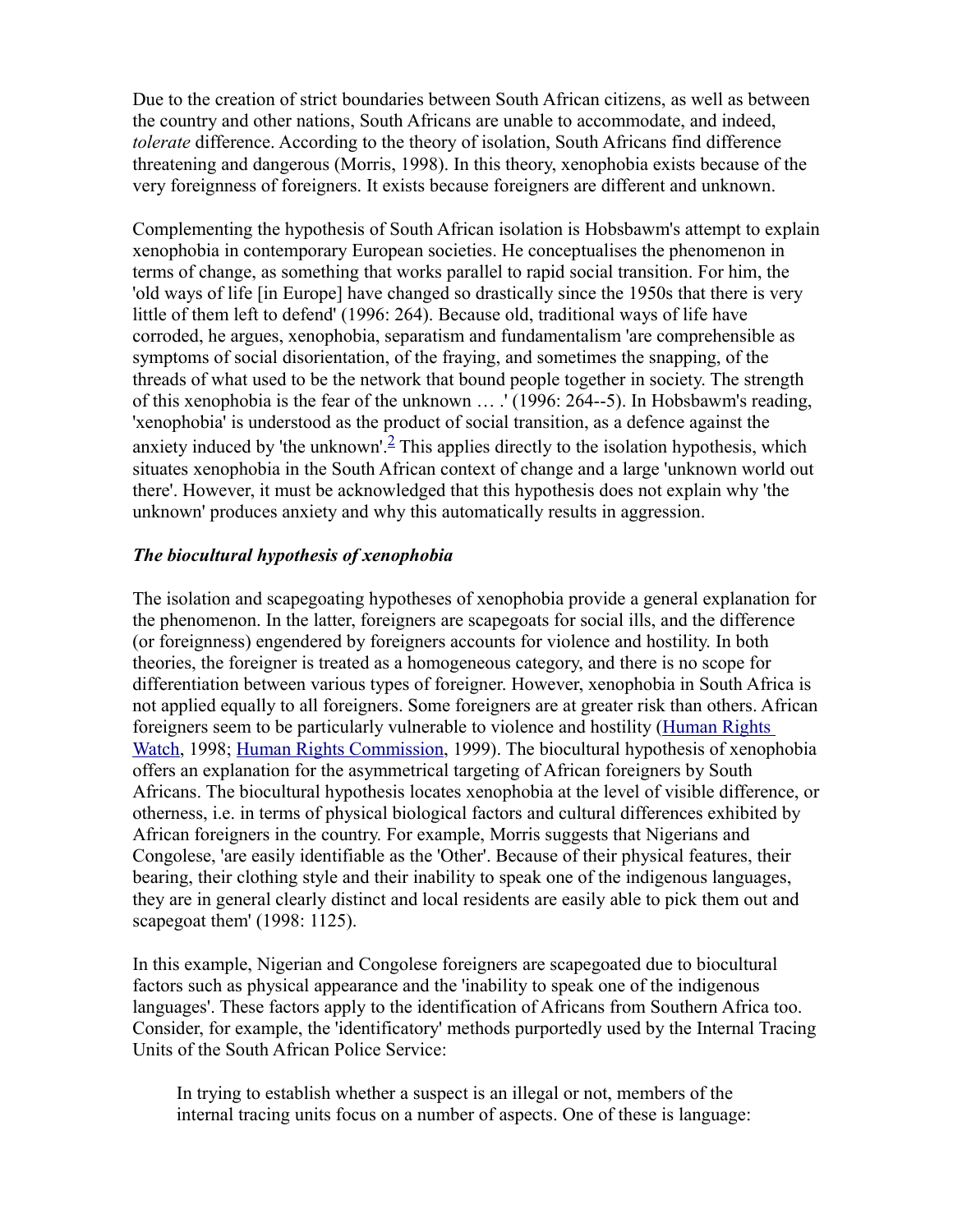accent, the pronouncement of certain words (such as Zulu for 'elbow', or 'buttonhole' or the name of a meerkat). Some are asked what nationality they are and if they reply 'Sud' African this is a dead give-away for a Mozambican, while Malawians tend to pronounce the letter 'r' as 'errow' ... . Appearance is another factor in trying to establish whether a suspect is illegal -- hairstyle, type of clothing worn as well as actual physical appearance. In the case of Mozambicans a dead give-away is the vaccination mark on the lower left forearm … [while] those from Lesotho tend to wear gumboots, carry walking sticks or wear blankets (in the traditional manner), and also speak slightly different Sesotho (Minaar and Hough, 1996: 166--7).

The biological-cultural features of hairstyles, accents, vaccination marks, dress and physical appearance can be read as indexical markers or signifiers. They signify difference and point out foreignness in a way that is immediately visible. As signifiers, these features do play a common role in prompting xenophobic actions. For example, a report by the South African Human Rights Commission on the arrest and detention of persons in terms of the Aliens Control Act observes that 'at least ten percent' of the subjects<sup>[3](http://www.csvr.org.za/papers/paphar1.htm#note3)</sup> interviewed in the study were apprehended 'on the basis of appearance, with nothing more' (1999: xxii). Similarly, Boullion reports that for French-speaking Africans language is a 'handicap, as they feel hostility in the way people react when they realise their inability to speak any African South African languages … . *Dress and hair* are [also] handicaps in the context of rife street crime on the one hand and the "sniffing out" methods adopted by the Internal Tracing Units of the South African Police … on the other hand' (1996: 10; my emphasis).

Reading physical features as signifiers of foreignness offers a valuable framework for understanding the significance of these features in xenophobic actions. Biological-cultural markers are significant in generating xenophobia because they point out *whom* to target, i.e. they indicate which particular group of foreigners the South African public dislikes and initiates violent practice against. However, *what* they signify and *how* they have come to signify this must also be explained in order to comment on reasons for xenophobia and its asymmetrical application to certain (black) foreigners. Although the visible otherness of foreign Africans seems to be an important factor behind local hostility, this is not a sufficient explanation for the asymmetrical xenophobia directed towards this group. Biological-cultural factors may stand as indexical markers of difference, but then so do the language, accent, clothing and physical features of white and Asian foreigners. This is not to suggest that these groups are automatically immune to xenophobia, but, relative to African foreigners, they do appear to be at a lower risk for violence.

While the three hypotheses discussed above offer important insights into xenophobia, they do not properly account for why the (black) foreigner -- as the unknown other -- evokes violence and aggression in South Africa. Similarly, unless they are read as an interconnected series of explanation, they risk presenting xenophobia as uniform or monolithic, whereas it is usually black foreigners who bear the brunt of this phenomenon. They do not allow for degrees of hostility or foreignness. Taken together, these hypotheses do not explain the 'whys' of xenophobia.

One possible way of understanding why black foreigners are targets of violence is to postulate a new hypothesis, one that situates xenophobia within South Africa's transition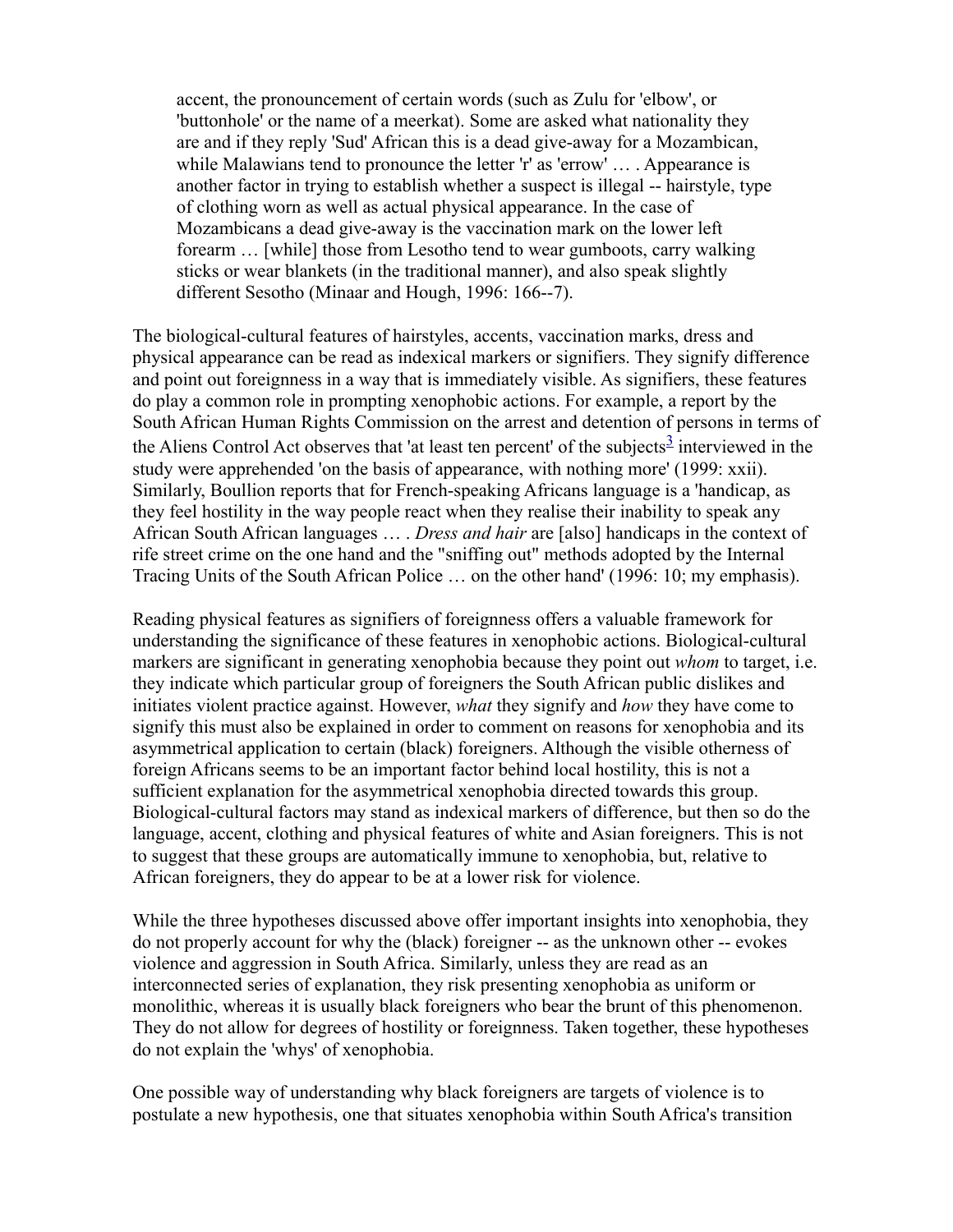from a past of racism to a future of nationalism. At a most basic level, this involves looking at the role of broad social institutions, such as the media, in generating specific images of African foreigners in the country. More theoretically, this involves looking at the mechanisms of nationalism and the ways in which xenophobia itself has been represented.

## **Representations of Africa and African Foreigners**

To understand why African hairstyles, accents and vaccination marks take on xenophobic significance, i.e. why African foreigners are specific targets of violence, it is important to consider how foreign Africans are represented in society. The generalisations and stereotypes that are commonly offered regarding Africa and African immigrants offer insight into the hostility that meets this group. Consider the following media representations:

- Illegal immigrants from war-torn and poverty-stricken parts of Africa are flooding into most SA cities (Natal Witness, 94/11);
- In one of the biggest apartment blocks in Jo'burg, notices in English and Afrikaans have taken a second place to signs in French and Portuguese as thousands of new migrants from Africa pour into the city … (Sunday Times, 93/06/06);
- Foreign influx: citizens fear for their job prospects after hordes descend on the country from the troubled north (Sowetan, 93/07/29);
- \* Xenophobia rife as Africans flood SA ... (Sunday Times, 94/08/28);
- City haven for victims of Africa's wars and woes (Argus, 97/04/26);
- As citizens of neighbouring countries flood the home affairs department with applications for legal residence … (Sunday Independent 96/09/29);
- [F]low of job-seekers from neighbouring countries (Electronic Mail and Guardian, 97/02/05);
- Illegals are helping to turn SA into a banana republic ... I want to say that even under the most oppressive conditions we endured under apartheid, our economic conditions were never as bad as in the rest of Africa (Weekend Star, 95/02/19, letter: S. Modise).

In these newspaper extracts, Africa and the foreign African are represented negatively. 'Africa' appears as a homogeneous, undifferentiated place. There is no recognition that this is a large continent comprised of many different interests and nations, including South Africa. Rather, it is seen as 'the troubled north', a vague space marked by wars, woes and poverty. In this way, South Africa is divorced from the rest of the continent. Africa appears as a negative space 'out there', totally separate from the space 'in here'. This affords an interesting link back to the scapegoating hypothesis and the notion of the 'unknown', because Africa is portrayed as a negative collective force without specific form or identity thereby representing an easy object of blame and anxiety.

Similarly, African foreigners are pictured as masses *flooding* into South Africa illegally. Words such as 'flood', 'descend' and 'pour' create the impression of an uncontrollable, unstoppable process (Sontag, 1988). Here, African foreigners are linked to chaos and disorder. They are also presented as illegal and therefore, as criminal. Peberdy suggests that

the depiction of African migrants as 'illegals', 'illegal aliens', and 'illegal immigrants' implies both criminality and difference. The persistent use of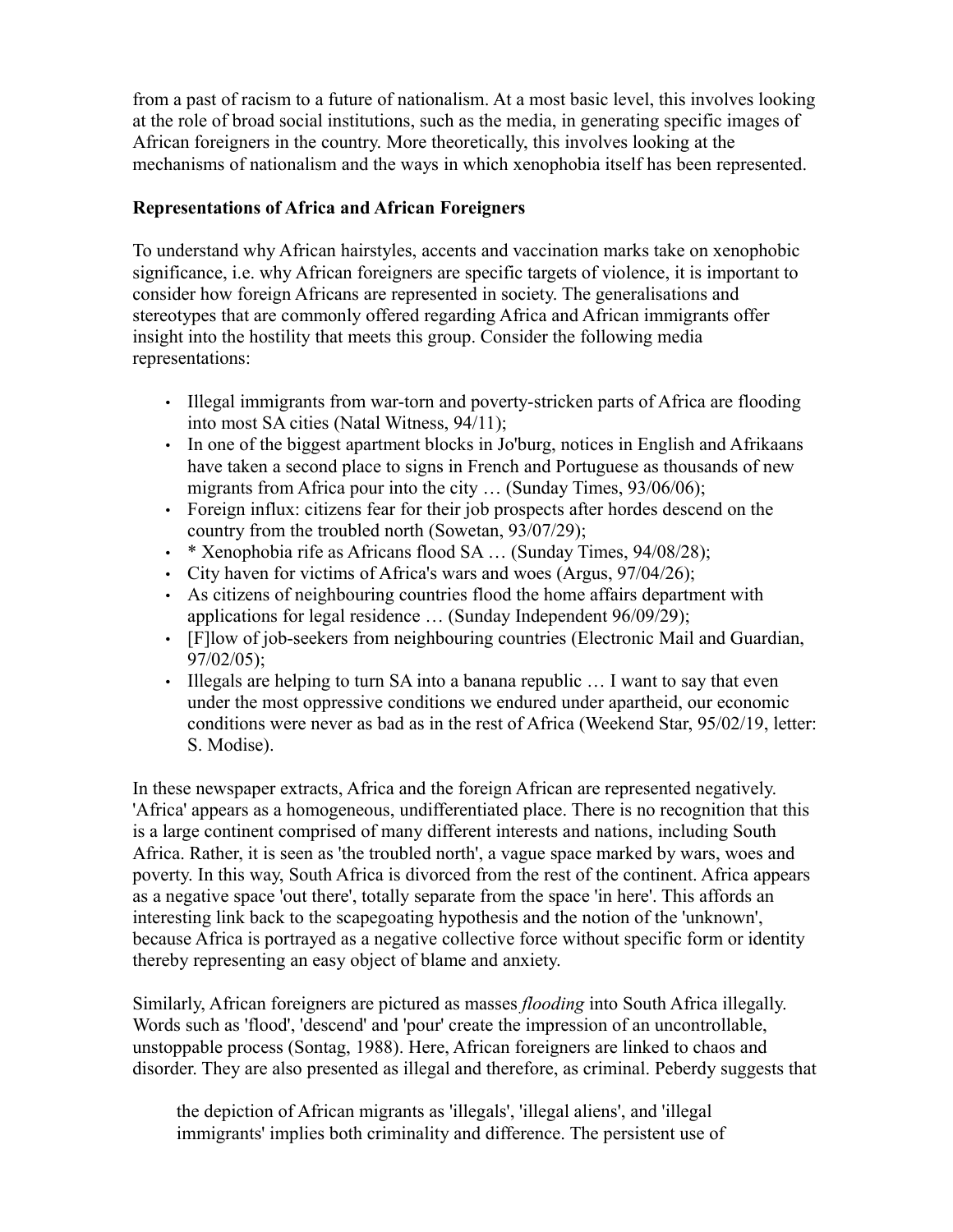'illegals' to describe undocumented migrants suggests a close connection with crime and criminal acts. The SAPS [South African Police Service] also provide the number of 'illegal aliens' arrested in crime swoops, or stop and search operations. Although these figures may improve the arrest rates of the SAPS, the conflation of arrested criminals and arrested undocumented migrants creates spurious links between crime and undocumented migrants (1999: 296).

Alongside representations of criminality and illegality, the quotes from the newspapers given above also paint African foreigners as a disease or a plague descending onto the country. Peberdy explains that the language of 'contamination' permeates national discourse: 'The state's negative attitudes to both immigrants and migrants is most evident … in the ways it argues non-South Africans threaten the nation by endangering its *physical health*, its ability to provide resources, employment and levels of crime. The language of the department is replete with images of Africans as carriers of disease (1999: 298; my emphasis).

This language expands beyond the state and the Department of Home Affairs to include the media and the public. Through the image of contamination, Peberdy suggests, the African foreigner is generated as a disease, a physical threat to the body politic. As an example of this, she highlights the ongoing HIV/AIDS scare surrounding foreign mineworkers as carriers and spreaders of the disease.

In this process, the African foreigner is represented as a physical disease that literally threatens the body politic with contamination. The African foreigner also represents a symbolic threat to the South African nation. Peberdy links the images of physical contamination and criminality to a threatened nation state:

The focus of the state on what it sees as the parasitical relationship of non-South Africans to the nation's resources, and the way that the state criminalizes them, suggests that the state sees immigrants, and particularly undocumented migrants, as a threat to the nation and the post-1994 nation building process. The language of the state, which rarely attaches the prefix African, shows that it conceptualizes most immigrants as Africans, and Africans as potentially the most dangerous of all 'aliens' (1999: 296).

Peberdy makes two important points here. Firstly, she comments that foreigners in South Africa are represented as a threat to the nation. Secondly, she explains that these threatening, dangerous foreigners are African, even although this is rarely stated explicitly in public discourse.

A similar position is adopted by Morris , when he claims that 'foreign black Africans, especially those originating from countries north of South Africa's neighbours, are being portrayed as a major threat to the success of the post-apartheid project' (1998: 1117).

### **The Post-apartheid Project**

The term 'post-apartheid project' is a general, blanket term that covers a range of policies, objectives and discourses in post-1994 South African society. Due to its breadth and allencompassing nature, it can be read in a variety of ways and in relation to many aspects of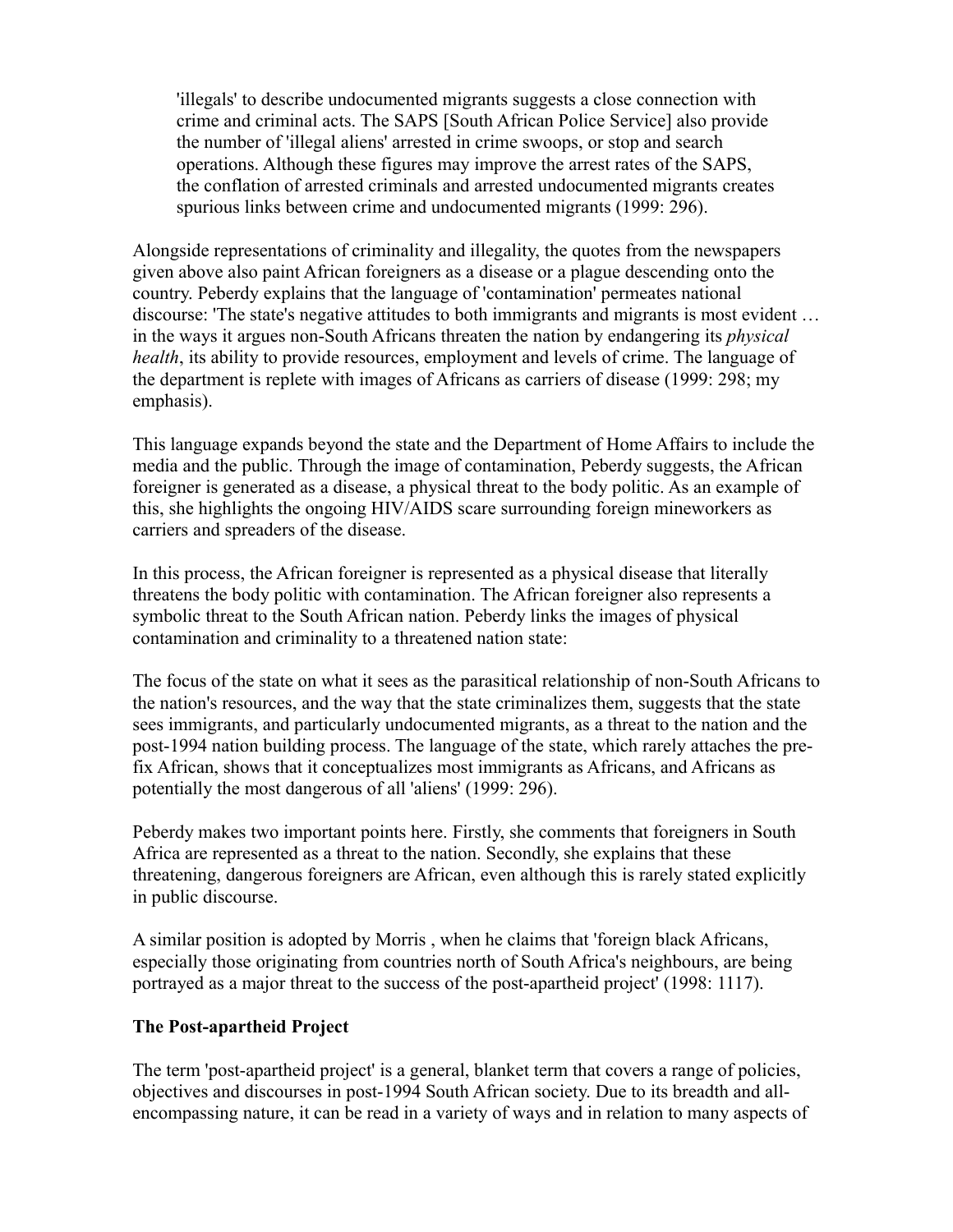society. One such way involves considering the post-apartheid project through two monolithic discourses, namely discourses of the 'New South Africa' and the 'African Renaissance'. Broadly, a discourse of the 'New South Africa' involves concepts such as democracy, deracialisation, reconciliation and unity. Economically, it conveys notions of reconstruction, development and upliftment. Socio-politically, it is aligned with building the nation, and nationalism is a vital element of the discourse. Indeed, the 'New South Africa' is often used interchangeably with the term 'rainbow nation' (Durrheim, 1997; Hook and Harris, 2000). By contrast, a discourse of the 'African Renaissance' underplays national boundaries and emphasises regional and pan-African cohesion in terms of economics, culture, growth and development (cf. Makgoba, 1999).

Both discourses have economic, political and social development at their roots. However, they contradict each other at the point of nationalism. The 'New South Africa' is defined in terms of national borders, as the new nation. Nationality is a fundamental feature of this discourse and a *South African* identity prevails. In contrast, the 'African Renaissance' is defined in terms of continental borders, rather than national barriers. In this discourse, an *African* identity, and not a South African identity, predominates.

Discourses of the 'New South Africa' and the 'African Renaissance' offer but one way to describe the post-apartheid project. They are significant for this chapter because both are in common circulation and yet they contradict each other at the point of nationalism. This is important for understanding the post-apartheid phenomenon of xenophobia, particularly because it is the African foreigner who appears most vulnerable to hostility and violence. To understand xenophobia in relation to these discourses, it is important to introduce the way in which xenophobia itself has been represented in South African literature and media.

# **Xenophobia as a Pathology**

The word 'xenophobia' describes violent actions against foreigners, as well as negative social representations of immigrants, refugees and migrants. Through the application of this word, it is possible to develop hypotheses, such as the scapegoating, isolation and biocultural hypotheses, regarding relations between South Africans and foreigners. While these hypotheses suggest certain reasons for xenophobia, they do not interrogate the term itself. That is, they accept and present the term as a given, as a neutral term of description. Contemporary language theory teaches that words and texts are not, however, neutral (Wilbraham, 1994; Fairclough, 1995). Rather, words are 'multifunctional, always simultaneously representing the world (ideational function) and enacting social relations and identities (interpersonal function)' (Fairclough, 1995: 25). In Fairclough's (1995) terms, the scapegoating, isolation and biocultural hypotheses of xenophobia function at the 'ideational' level. They engage with the phenomenon as representative and descriptive of the South African world. To better understand xenophobia, however, it is also necessary to consider the social relations and identities that are reproduced in the term itself.

Reflect on the following media representations of xenophobia:

- Cosatu and ANC are determined to stem the rising tide of xenophobia (*Mail and Guardian*, 94/09/29);
- Unknown irrational fear of 'uitlanders' is not new to SA (*Sunday Independent*, 97/05/04);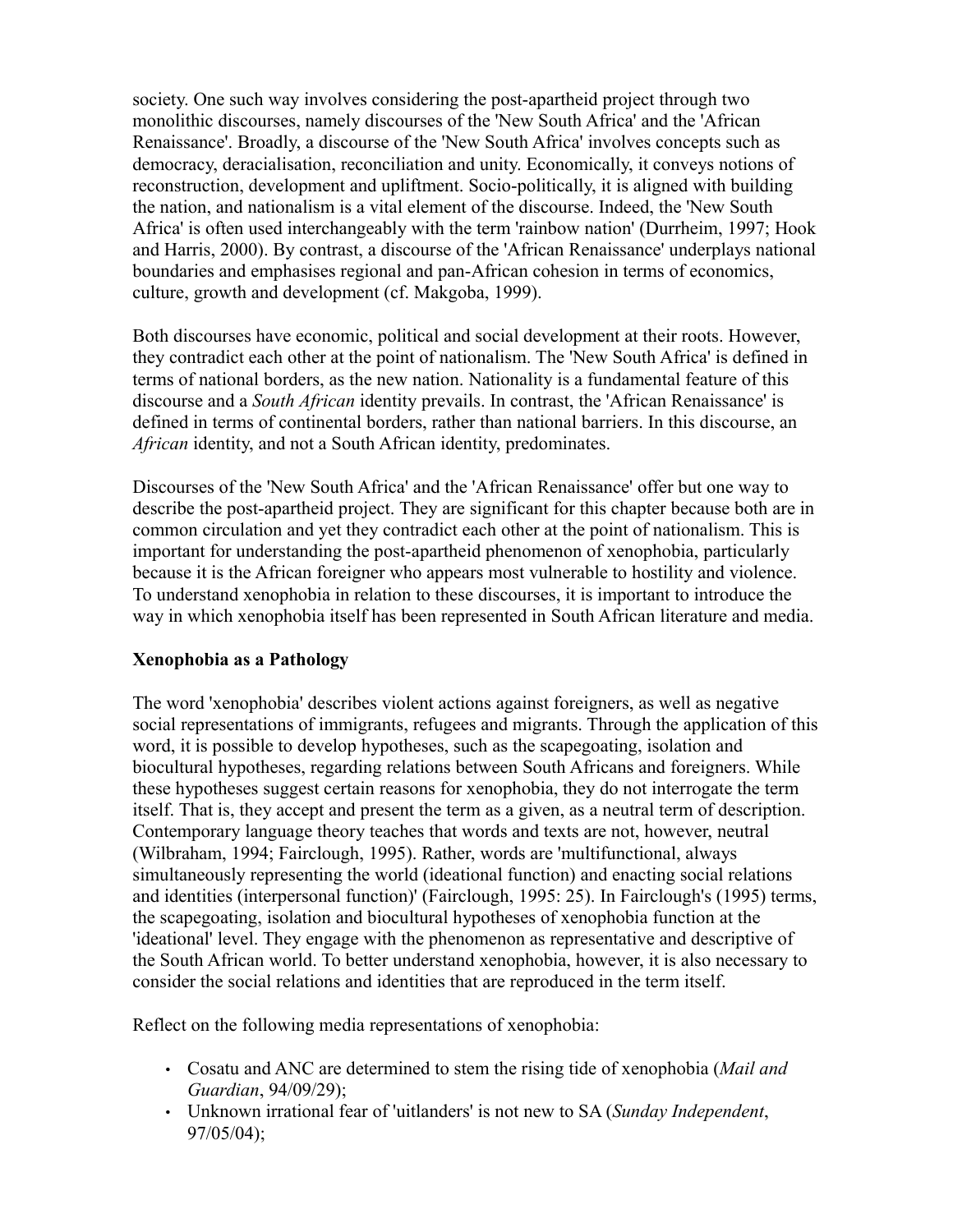- The old laager mentality is raising its ugly head again in the form of xenophobia (*Mail and Guardian*, 95/02/09);
- Learning to cope with the irresistible human tide ... Violent public outbursts and the constant arrest-and-repatriation routine of the government illustrate the rise of a xenophobic mentality in SA and the failure of current immigration policy -- rooted in a 'fortress SA' mentality -- to deal with the issue (*Financial Mail*, 97/10/03);
- SA must not develop a hatred of foreigners because of the illegal immigrant problem, Acting President Thabo Mbeki said … (*Argus* 94/11/03);
- Alien has become almost a swearword in this country, used by xenophobes to describe those who have come to take our jobs, our homes, our women; conmen from Nigeria who've come to steal our money and feed us drugs … (*Star*, 95/08/14);
- We did not expect national chauvinism and xenophobia as the outcome of the national liberation struggle (*Star* 94/09/27; letter).

There are two striking features in these media headlines. Firstly, xenophobia is presented as something negative, ugly and unwanted. It is a cause of worry and concern, and it is something that must be eradicated from South African society. Secondly, xenophobia is presented in the same way as that which it denotes. This means that xenophobia, as a term, is described with the same language and images that are used to describe foreigners in xenophobic language. Indeed the word 'xenophobia' is easily substitutable for the word 'foreigner' in many of these representations. For example, a xenophobic portrayal of the foreigner reads as 'stemming the tide of illegals', while a depiction of xenophobia itself reads as 'stemming the tide of xenophobia'. There are close parallels between the xenophobic depiction of foreigners and the depiction of xenophobia.

Just as African foreigners are criminalised and tainted, so xenophobia is presented as a contaminant in South African society. It appears as an unstoppable and irrational fear or plague, sweeping across the country. Through metaphors of disease, floods and the laager mentality, xenophobia is pathologised. That is, it is represented as a pathology, as something abnormal and unhealthy. This notion of pathology is strengthened by the phonetic confusion of xenophobia with the psychological phobias. The suffix 'phobia' is regularly used in the *Diagnostic and Statistical Manual of Mental Disorders* (4th edition) (DSM-IV) by psychology and medical practitioners (American Psychiatric Association (APA), 1994). In this manual, a range of anxiety-depression disorders are listed under the phobias, e.g. agoraphobia, social phobia, and simple phobias such as claustrophobia and arachnophobia. A psychological 'phobia' is diagnosed if exposure to the object of phobia results in 'intense anxiety' (APA, 1994). Xenophobia, as a violent practice, does not have the characteristics of psychological phobias. Yet, although it is not listed in DSM-IV, it has the phonetic potential to be associated with the phobias, as a psychological pathology (Dutton, 1999; personal communication).

Xenophobia is portrayed as something abnormal and unhealthy: in other words, it is presented as something separate from the normal, healthy South African nation. In the light of such a position, I would like to speculate on the political interests that are served by treating xenophobia as a pathology. For example, it is important in light of the 'New South Africa' discourse. This discourse privileges concepts of tolerance, harmony and diversity. Although it rests on national barriers, it does not entertain intolerance, violence or chauvinism. Consequently, the hostile practice of xenophobia finds no place in this discourse. By pathologising xenophobia, the phenomenon is effectively quarantined from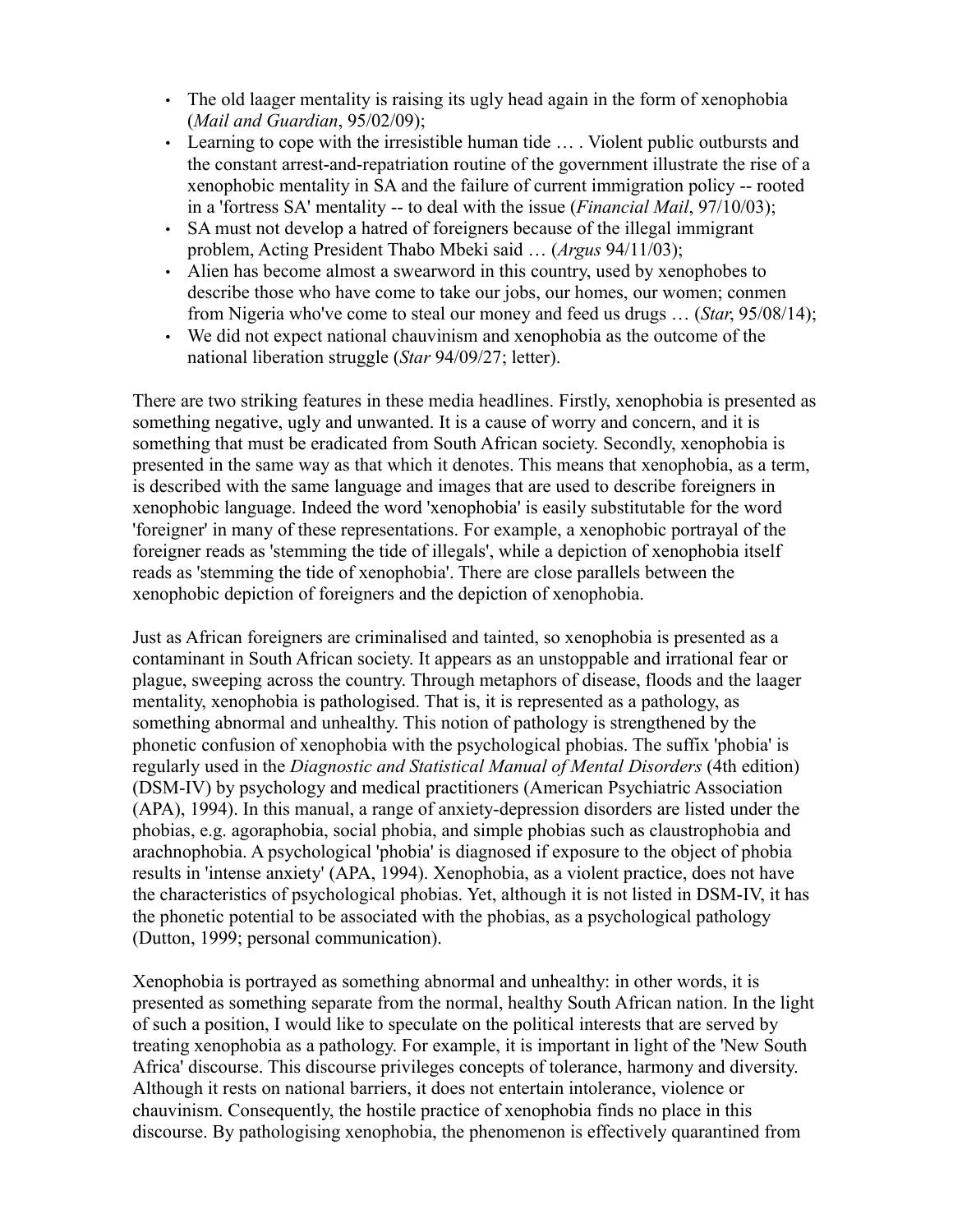the healthy 'New South Africa'; it is isolated from the ideals that comprise the discourse. Similarly, the pathologising of xenophobia serves the 'African Renaissance' discourse. This discourse underplays nationalism and does not allow for hostility towards African foreigners. As a pathology, xenophobia is neatly separated from the healthy objectives of the 'African Renaissance'.

It is postulated that the pathologisation of xenophobia serves to disguise the implicit contradiction that exists at the point of nationalism between the 'New South Africa', on the one hand and the 'African Renaissance', on the other hand. Xenophobia, and not this implicit contradiction, stands as *the* obstacle to realising national ideals, including the ideal of the African Renaissance. This makes it possible for an 'African Renaissance' to co-exist with a nation-building project. It also makes it possible for an 'African Renaissance' discourse to exist while African foreigners are being victimised through xenophobia.

As a pathology, xenophobia is portrayed as a major threat to the success of the postapartheid project. It is a scapegoat for the intolerance and disunity that threatens the health of the nation. It is represented as a disease and something that must be cured in order for the 'New South Africa' and the 'African Renaissance' to function in harmony. But what if xenophobia is not as easily separable from the strategies and practices that reproduce the 'New South Africa'? What if xenophobia is implicit to the technologies that create South African nationalism?

Wetherell and Potter proclaim that 'patriotism and pride are the "positive" face, and xenophobia and chauvinism the unacceptable face of nationalism' (1992: 141). Here, xenophobia is conceptualised directly in relation to nationalism, and is seen as one side of a nationalism coin. $4$  This argument is important because it ties xenophobia to the process of nation-building; it interprets xenophobia as a negative consequence of nationalism and nation-building (1992). As such, xenophobia is not totally divorced from national processes and discourses, as the previous hypotheses have done. However, because they separate the positive face from the negative face of nationalism, Wetherell and Potter (1992) cannot escape the pathologising of xenophobia. It is still seen as negative, unhealthy and different from the positive, healthy functioning of a nation. This approach does not allow for the possibility that xenophobia is part of the 'New South Africa', rather than a parasitic pathology or a negative consequence of nation-building. Such a possibility must, however, be entertained as the following section on South Africa's culture of violence reveals.

### **South Africa's Culture of Violence**

By presenting xenophobia as negative and abnormal, a contrasting comment is made on the normal functioning of the nation. In the South African context, the normal society is not, however, divorced from violence. A solid body of research highlights what has been termed South Africa's 'culture of violence' (Simpson *et al.*, 1992; [Hamber, 1997;](http://www.csvr.org.za/papers/papjeck.htm) [Hamber and](http://www.csvr.org.za/papers/papptsd.htm) [Lewis, 1997\)](http://www.csvr.org.za/papers/papptsd.htm). The culture of violence can be described as a situation in which social relations and interactions are governed through violent, rather than non-violent, means. This is a culture in which violence is proffered as a normal, legitimate solution to problems: 'violence is seen as a legitimate means to achieve goals particularly because it was legitimised by most political role-players in the past' (Hamber and Lewis, 1997: 8).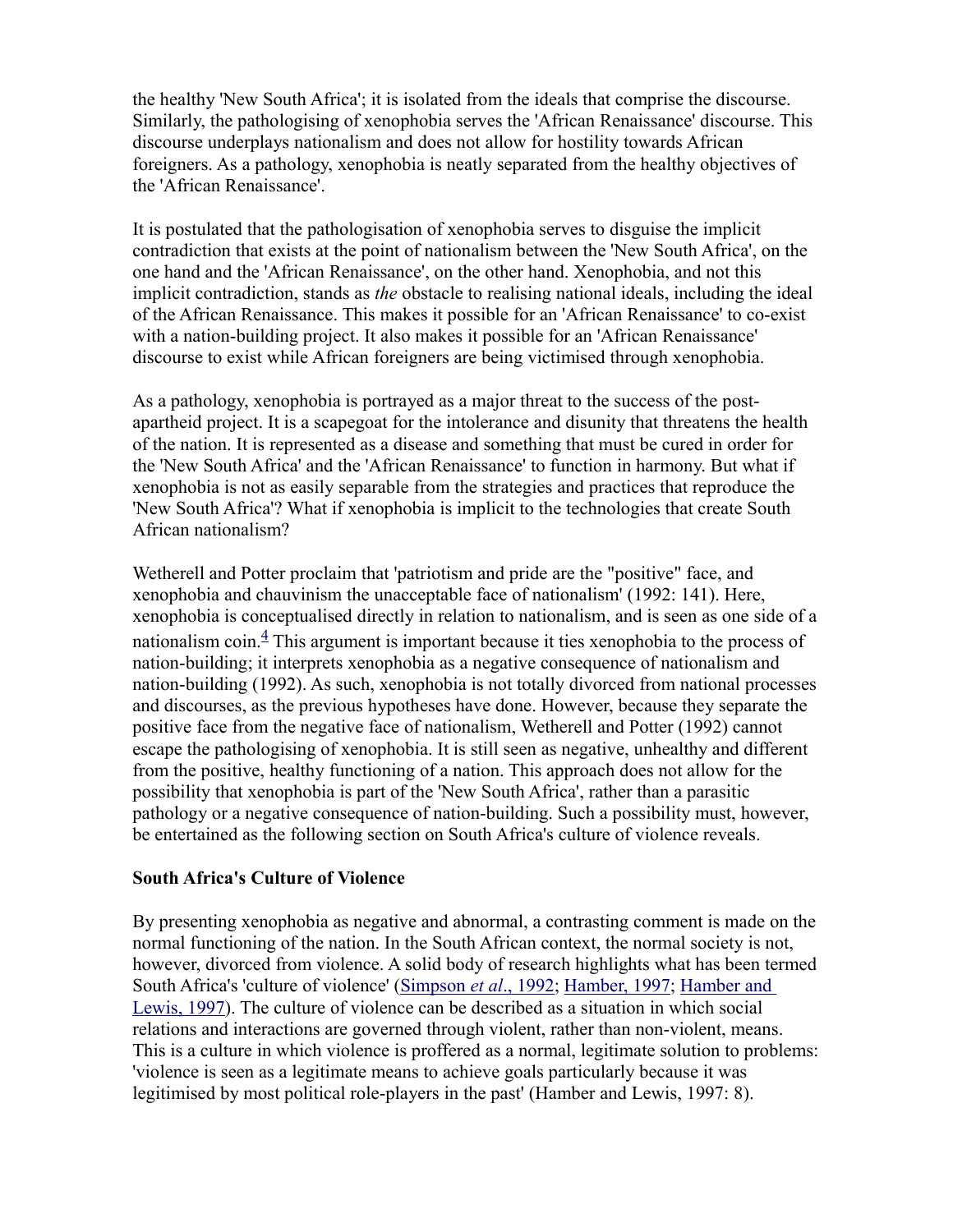The culture of violence is a legacy of apartheid. It finds its roots in the 1980s, when violence was predominantly political in nature. That is, 'where the dominant motivation [for violence was] based on political difference or the competing desire for political power' (Simpson *et al*., 1992: 202). During this period, violence was utilised and sanctioned across the political spectrum (Hamber, 1997). The politics of the 1980s effectively laid the foundation for an ongoing culture of violence in the 1990s. According to analysts, the form of violence has altered across this period. Hamber explains that 'whilst levels of political violence have generally dropped … the transition has been characterised by dramatic increases in violent crime' (1997: 3). Hence, violence today is described as criminal rather than political in nature. So, although the form of violence may have altered across time, violence itself still persists as the dominant means to solve problems in South Africa. It is in this context of a culture of violence that xenophobia in South Africa must be conceptualised.

Despite the pervasiveness of South Africa's culture of violence, it is ironic that xenophobia has been represented as something abnormal or pathological. Xenophobia is a form of violence and violence is the norm in South Africa. Violence is an integral part of the social fabric, even although the 'New South African' discourse belies this. Indeed by belying and excluding xenophobia, the 'New South Africa' discourse is able to define itself as peaceful and tolerant. It is similarly able to coexist with the 'African Renaissance' discourse and to perpetuate ideals of harmony and diversity. But in order to do this, it is necessary that xenophobia is created and represented as a pathology. Consequently, xenophobia as a pathology is central to national discourse. It must be recognised as part of the new nation, and is not separate from the 'New South Africa', even although it is pathologised within and by the discourse. It is also not a negative consequence of nationalism. Rather, it functions within the culture of violence to give definition to the 'New South Africa' and the forms of identity that accompany this discourse. Xenophobia can thus be understood as a central feature of nationalism. This point is borne out by looking at the experiences that black foreigners have had in South Africa, which suggest that xenophobic violence is an integral feature of their daily lives here.

# **Migrant Voices**

Sinclair's (1998, 1999) work engages with the impact of xenophobia on foreign identity in post-apartheid South Africa. Drawing on interviews with seventy-seven African foreigners, she notes that 'hostility towards foreigners has become one of the most significant features of post-apartheid South African society' (1999: 466). Hostility and abuse are reported throughout her sample, spanning a range of institutions and interactions, from the police and the Department of Home Affairs to employers and neighbours. She comments that 'All migrants interviewed mentioned hostility towards them as their over-riding concern; surpassing even issues of legal status, job security and financial difficulty' (1999: 471).

As a consequence of this hostility, social networks and support structures have developed among non-South Africans during the post-apartheid era. Sinclair (1998, 1999) explains that these communities have been established largely along national lines, and do not span nationality divisions. Rather, they exist as discrete networks, representing particular nationalities, such as 'Nigerians', 'Angolans' and 'Mozambicans'. These local communities have developed as safe havens and comfort zones for migrants.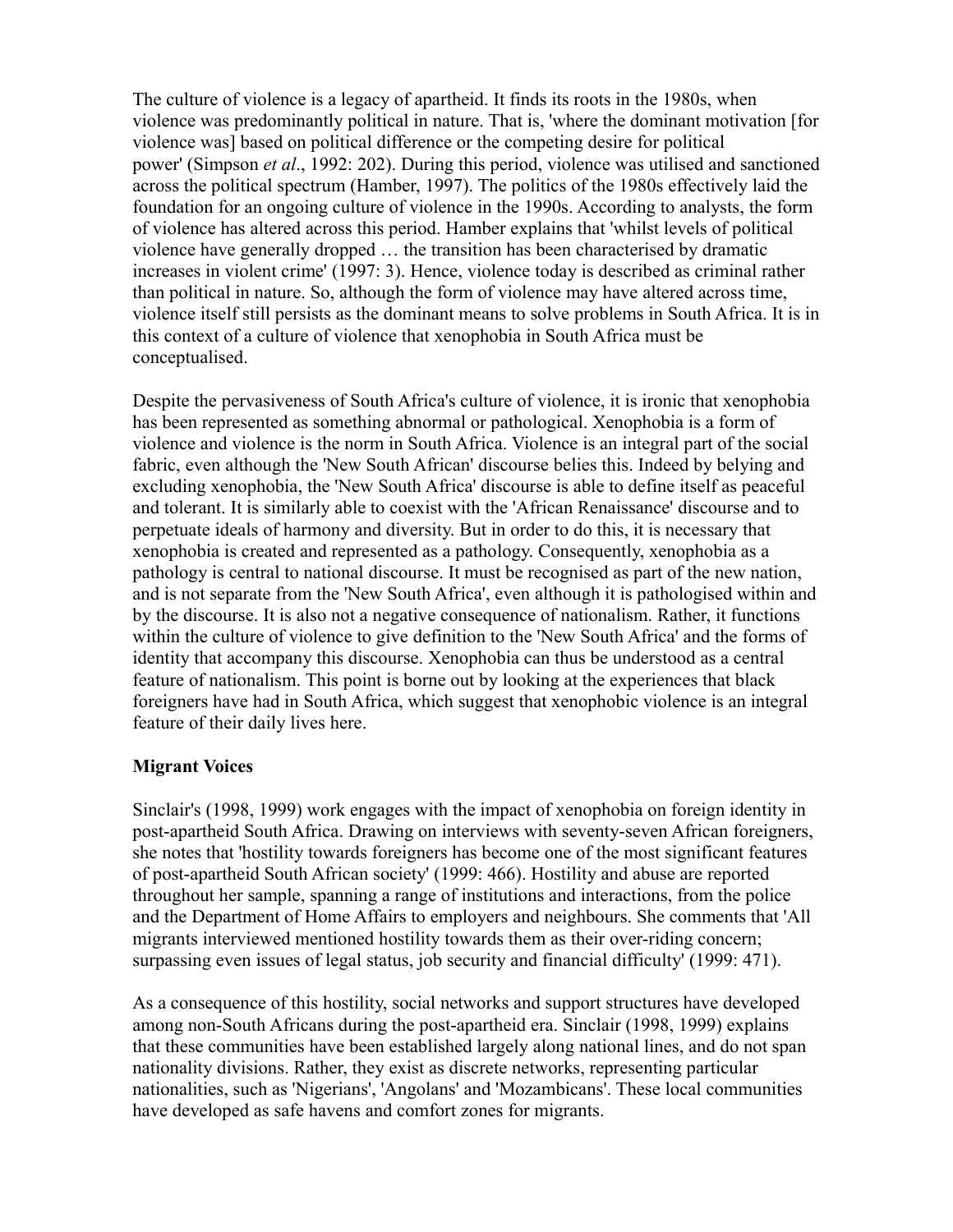Company and mutual protection, rather than long-term assimilation, are the central criteria for these local migrant communities. There is no permanence or long-term stability about them. Indeed, the element of transience impacts directly on foreign identities here and this, Sinclair explains, is a direct response to xenophobia. For many migrants 'permanence has become untenable, given the realities of the harsh life in South Africa' (1999: 471).

South African hostility encourages foreigners to leave South Africa, and to feel impermanent while living in the country. Another response to xenophobia is that of resentment and hostility on the part of foreign migrants: 'Many migrants respond with anger and indignation [to the hostility that they face]' (Sinclair, 1999: 469). Morris notes this from Nigerians and Congolese living in South Africa: 'the antagonism and prejudice experienced has resulted in an unfortunate cycle. It has encouraged a strong sense of nationhood among the Congolese and Nigerian immigrants … . The harsh treatment has also encouraged a tendency to view South Africans as the inferior 'Other' (1998: 1126).

He comments further that South Africans are viewed through negative stereotypes.

Besides the feeling that South Africans are prejudiced and parochial, a prominent perception was that South Africans, especially black South African men, are extremely violent: Informants often depicted South African men as lazy, adulterous and not nurturing of their partners … . Often, laziness and crime were interlinked … South Africans were portrayed as unenterprising and wasteful … poorly educated and ignorant (Morris, 1998:1127--8). In contrast, Morris' respondents portrayed themselves as hard-working, enterprising, caring, educated and cultured (1998).

It must be recognised that responses to xenophobia may manifest in hostility, and possibly violence, from foreigners themselves. Indeed, the potential for violence rests within the *actions and interactions* that develop at the point of national identity. Morris comments that identity is caught up in a cyclical and complex relationship at the border of nationality: 'The Nigerians and Congolese interviewed generally exuded self-confidence and were often disparaging about the local Africans. There is little doubt that this combination further alienates the local black population from them' (1998: 1126).

Ironically, the experience of hostility may generate further hostility through the deployment of coping strategies such as isolation, superiority and bitterness. As Kristeva comments, 'just because one is a foreigner does not mean one is without one's own foreigner … . As enclave of the other within the other, otherness becomes crystallized as pure ostracism: the foreigner excludes before being excluded, even more than he is being excluded' (1991: 24).

Exclusion, alienation and hostility operate in a complex, ongoing spiral across the line of nationality, i.e. between South Africans and foreigners, particularly African foreigners. Studies such as those conducted by Sinclair (1998, 1999) and Morris (1998) reveal that xenophobia impacts directly on foreign identity. It cannot be separated from the normal foreign individual in South Africa. Through xenophobia, foreigners feel foreign. This effect, in turn, alienates and excludes foreigners further from South African society. It also contributes to foreign hostility, and possibly violence, towards South Africans. This understanding of the impact of xenophobia on identity, together with the culture of violence that pervades ordinary South African life, suggests that xenophobia is not the pathology it is represented to be. Rather, it is a key component of the 'New South African' nation. To read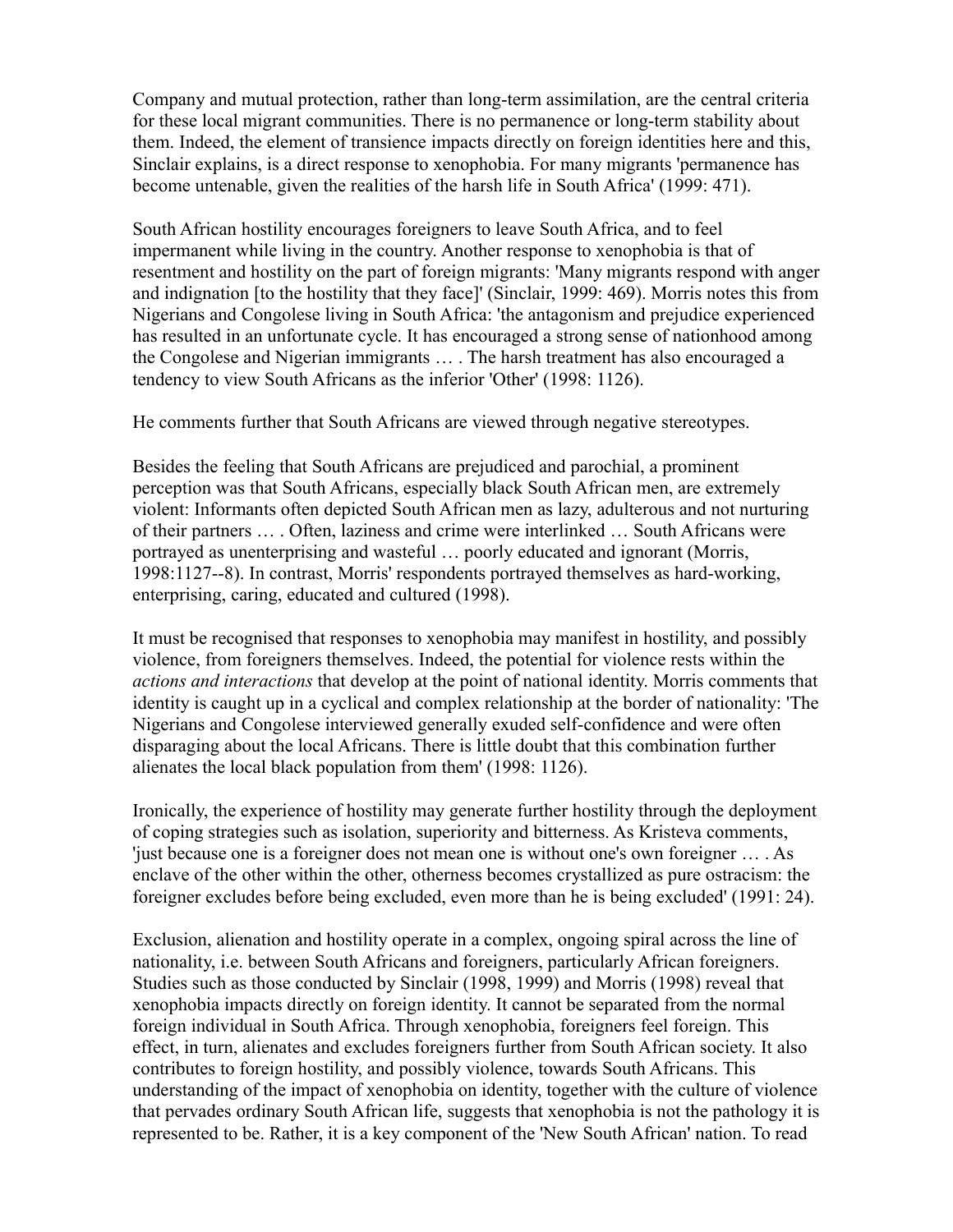xenophobia as a pathology is to contest traditional, normal understandings of psychopathology. It is not individually located and is not counter normative, but rather operates through the social, for the social, serving to disguise relations of power and discursive contradictions. It is for these very reasons that such a reading is valuable, as its seeming incongruence with psychopatholgy highlights the subtle ways in which certain pathologies are problems of political control, representing the failure of regulatory systems to fully govern particular aspects of the individual.

At the level of the social, instead of accepting xenophobia as something abnormal and separate from the ideals of nationalism, it is vital to interrogate why it has been represented in this light. It is also crucial to uncover what such pathologisation does in order to understand the consequences of seeking a cure. This is particularly important in light of the inherent contradiction between the 'New South Africa' and 'African Renaissance' discourses at the point of nationalism. While contemporary emphasis is on stabilising the continent and bringing peace to the region, Billig reminds us that 'it should be remembered that violence is seldom far from the surface of nationalism's history. The struggle to create the nation-state is a struggle for the monopoly of the means of violence. What is being created -- a nation-state -- is itself a means of violence. The triumph of a particular nationalism is seldom achieved without the defeat of alternative nationalisms and other ways of imagining peoplehood' (1995: 28).

# **Notes:**

<sup>1</sup> The word 'makwerekwere' is derogatory. It purportedly depicts the phonetic sound of foreign African languages.

 $2$  The psychoanalytic overtones of this interpretation are apparent. And while Hobsbawm's (1996) work attempts to draw on 'social' dynamics, he ultimately cannot escape the level of the 'individual' in his explanations of xenophobia.

 $3$  The subjects in question were 149 detainees at Lindela.

<sup>4</sup> 'Nationalism' is a hotly debated concept. A vast field is dedicated to defining and critiquing the term (cf. Bjorgo and Witte, 1993; Billig, 1995; Reitzes, 1995). For the purposes of this literature review, 'nationalism is identified as the ideology that creates and maintains nation-states' (Billig, 1995: 19). It is tied directly to the process of nationbuilding that marks the 'New South African' discourse and is generated through the everyday practices that constitute the nation.

# **References**

American Psychiatric Association (1994). *Diagnostic and Statistical Manual of Mental Disorders* (4th ed.). Washington, DC: American Psychiatric Association.

Billig, M. (1995). *Banal Nationalism*. London: Sage.

Bjorgo, T. and Witte, R. (1993). Introduction. In T. Bjorgo and R. Witte (Eds), *Racist Violence in Europe*, pp. 1--16. Hampshire: Macmillan.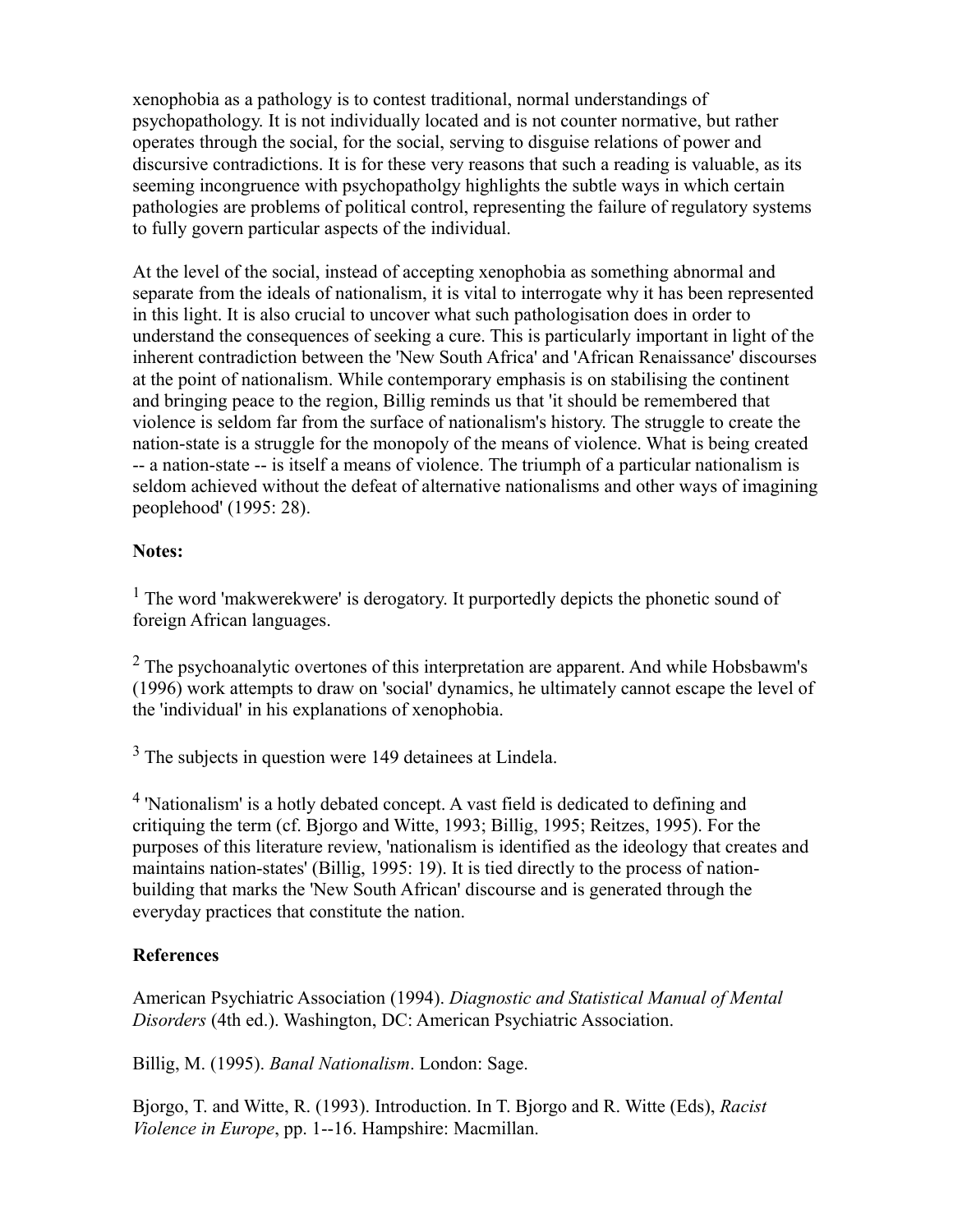Boullion, A. (1996). 'New' African immigration to South Africa. Unpublished paper presented at the Conference of the [South African Sociological Association,](http://general.rau.ac.za/sasa/index.htm) Durban, 7--11 July.

De la Rey, C. (1991). Intergroup relations: theories and positions. In D. Foster and J. Louw-Potgieter (Eds), *Social Psychology in South Africa*, pp. 27--56. Isando: Lexicon.

Durrheim, K. (1997). Peace talk and violence: An analysis of the power of 'peace'. In A. Levett, A. Kottler, E. Buman and I. Parker (Eds), *Culture, Power and Difference: Discourse Analysis in South Africa*, pp. 31--43. Cape Town: University of Cape Town Press.

Fairclough, N. (1995). *Media Discourse*. New York: Edward Arnold.

Hamber, B. (1997). [Dr Jekyll and Mr 'Hide': Problems of violence prevention and](http://www.csvr.org.za/papers/papjeck.htm) [reconciliation in South Africa's transition to democracy.](http://www.csvr.org.za/papers/papjeck.htm) In E. Bornman, R. van Eeden and M. Wentzel (Eds), *Perspectives on Aggression and Violence in South Africa*, pp. 3--20. Pretoria: Human Sciences Research Council.

Hamber, B. and Lewis, S. (1997). *[An Overview of the Consequences of Violence and](http://www.csvr.org.za/papers/papptsd.htm) [Trauma in South Africa](http://www.csvr.org.za/papers/papptsd.htm)*. Johannnesburg: Centre for the Study of Violence and Reconciliation.

Hobsbawn, E.J. (1996). Ethnicity and nationalism in Europe today. In G. Balakrishnan (Ed), *Mapping the Nation*, pp.255-266. London: Verso

Hook, D. and Harris, B. (2000). Discourses of order and their disruption: The texts of the South African Truth and Reconciliation Commission. *South African Journal of Psychology*, 30 (1), 14--22.

[Human Rights Commission](http://www.sahrc.org.za/) (1999). *Report on the Arrest and Detention of Persons in Terms of the Aliens Control Act*. Johannesburg: South African Human Rights Commission.

[Human Rights Watch](http://www.hrw.org/) (1998). *'Prohibited Persons': Abuse of Undocumented Migrants, Asylum Seekers, and Refugees in South Africa*. New York: Human Rights Watch.

Kollapan, J. (1999). Xenophobia in South Africa: The challenge to forced migration. Unpublished seminar, 7 October. Graduate School: [University of the Witwatersrand.](http://www.wits.ac.za/)

Kristeva, J. (1991). *Strangers to Ourselves*. New York: Columbia University Press.

Makgoba, M. W. (Ed.) (1999). *African Renaissance: The New Struggle*. Cape Town: Tafelberg.

Minaar, A. and Hough, M. (1996). *Causes, Extent and Impact of Clandestine Migration in Selected Southern African Countries with Specific Reference to South Africa*. Pretoria: [Human Sciences Research Council.](http://star.hsrc.ac.za/)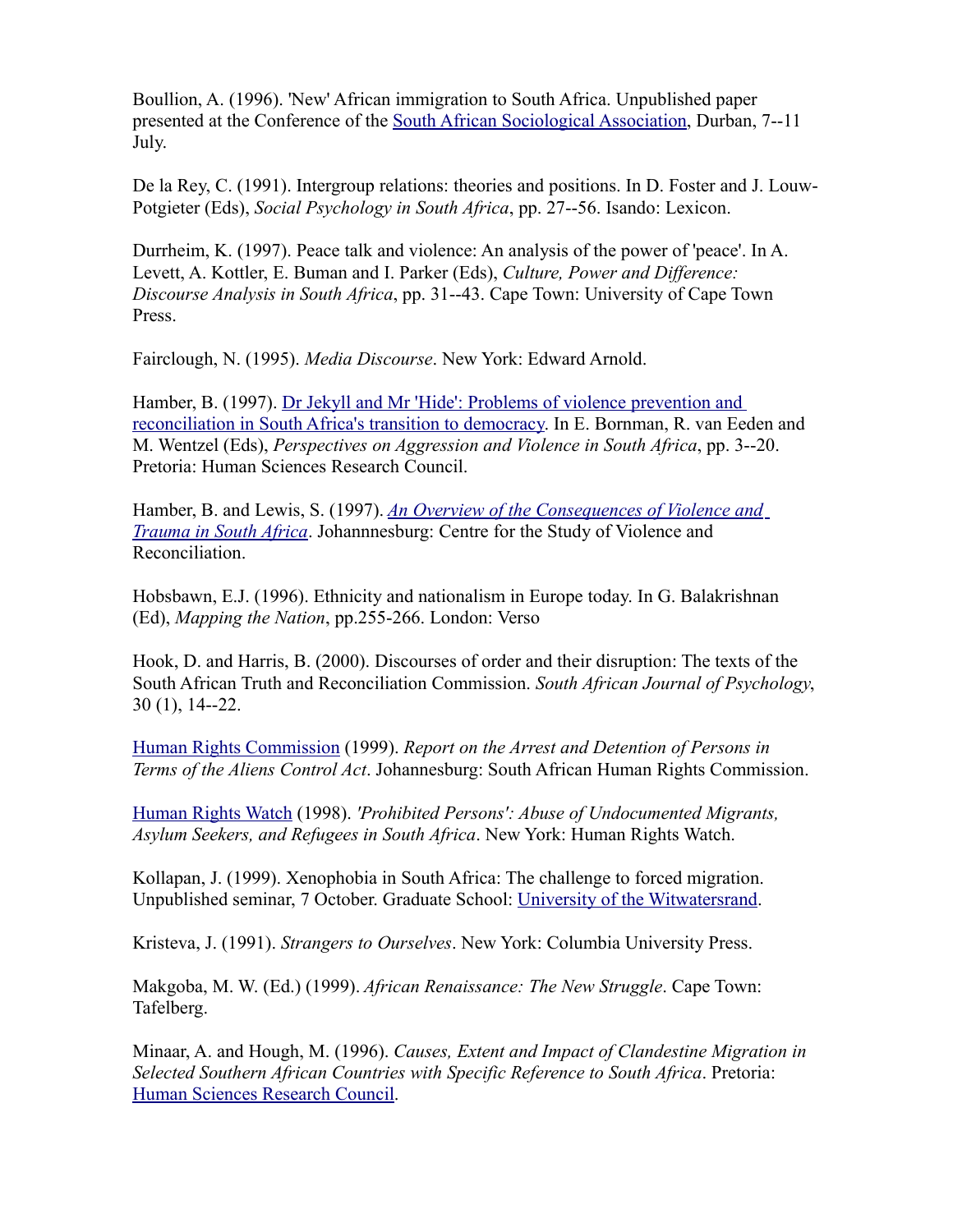Morris, A. (1998). 'Our fellow Africans make our lives hell': The lives of Congolese and Nigerians living in Johannesburg. *Ethnic and Racial Studies*, 21 (6), 1116--36.

Peberdy, S. A. (1999). Selecting immigrants: Nationalism and national identity in South Africa's immigration policies, 1910-1998. Unpublished doctoral thesis, Queens University, Canada.

Reitzes, M. (1995). *The Reconstruction of Citizenship in South Africa*. Johannesburg: [Centre for Policy Studies.](http://www.cps.org.za/)

Simpson, G., Mokwena, S. and Segal, L. (1992). [Political violence: 1990.](http://www.csvr.org.za/papers/papolv90.htm) In M. Robertson and A. Rycroft (Eds), *Human Rights and Labour Law Handbook 1991*, Vol. 2, pp. 193--219. Cape Town: Oxford University Press.

Sinclair, M. R. (1998). Community, identity and gender in migrant societies of southern Africa: Emerging epistemological challenges. *International Affairs*, 74 (2), 339--53.

Sinclair, M. R. (1999). 'I know a place that is softer than this …'-- emerging migrant communities in South Africa. *International Migration*, 37 (2), 465--81.

Sontag, S. (1988). *AIDS and its Metaphors*. Harmondsworth: Penguin.

*South African Pocket Oxford Dictionary of Current English* (1994). Cape Town: Oxford University Press.

Tshitereke, C. (1999). Xenophobia and relative deprivation. Crossings, 3 (2), 4--5.

Wetherell, M. and Potter, J. (1992). *Mapping the Language of Racism: Discourse and the Legitimation of Exploitation*. Hemel Hampstead: Harvester Wheatsheaf.

Wilbraham, L. A. (1994). Confession, surveillance and subjectivity: A discourse analytic approach to advice columns. Unpublished Masters dissertation, [University of Cape Town.](http://www.uct.ac.za/)



**Mercury Crescent, Wetton, 7780 P O Box 24309, Lansdowne, 7779, Cape Town, South Africa Tel: +27(21) 797 5101 Fax: +27(21) 762 4523 Website: [http://www.juta.co.za](http://www.juta.co.za/) Docex Number: DX 326 Cape Town**

**New Book Notification**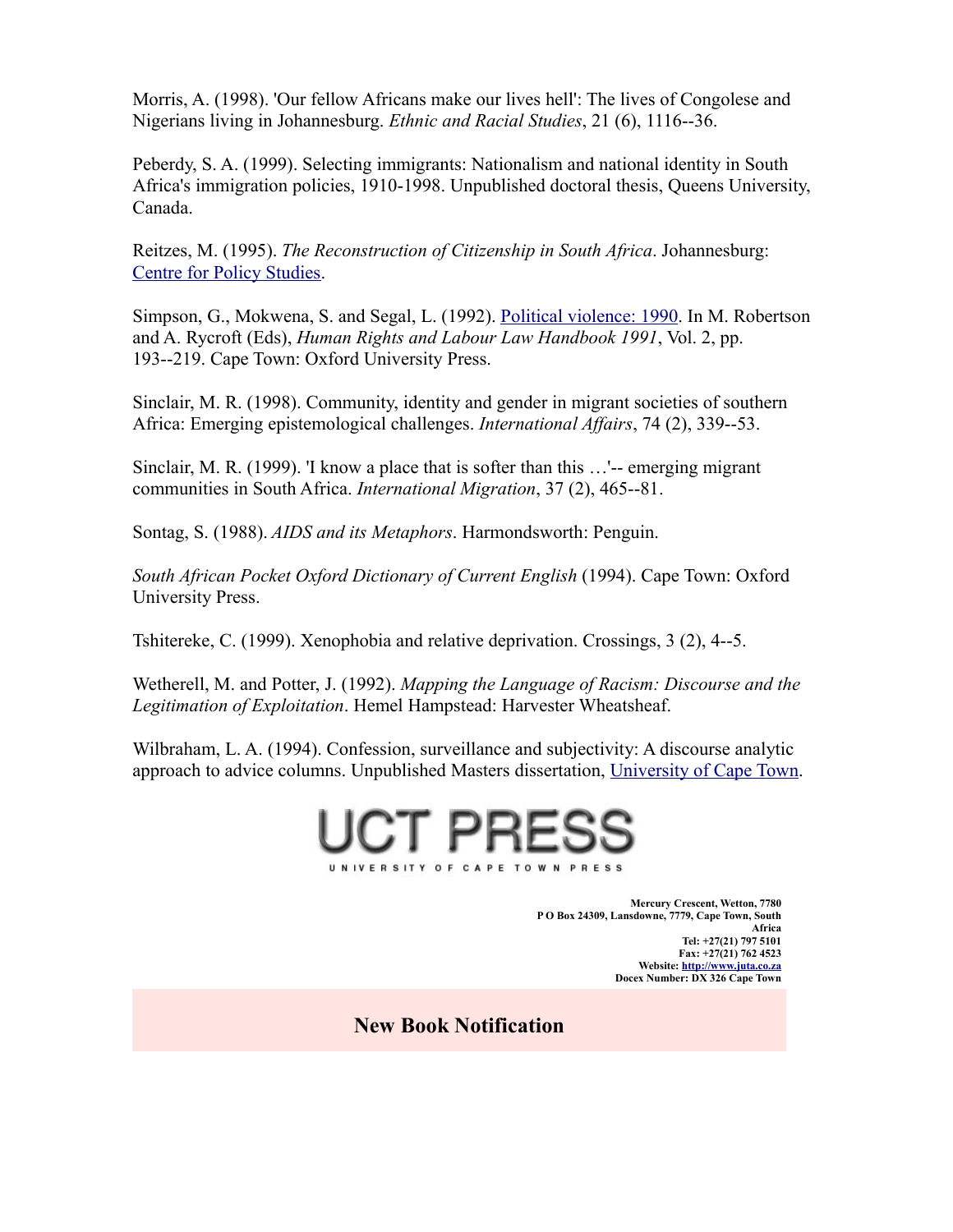| Title:        | Psychopathology & Social<br>Prejudice |
|---------------|---------------------------------------|
| Editors :     |                                       |
| ISBN:         | Derek Hook and Gillian Eagle          |
|               | 1919713670                            |
| Size:         | 247 x 171 mm                          |
| Extent :      |                                       |
| Binding:      | 280 pages                             |
|               | <b>Soft Cover</b>                     |
| Price:        | R149.00 (incl. VAT)                   |
| Availability: |                                       |
|               | January 2002                          |



This volume offers an innovative set of critical examinations of the field of psychopathology. Essentially, it investigates the social formation of psychopathology across different cultural, discursive and political contexts, and draws on theory from two traditional domains of psychology - social and abnormal psychology.

*Psychopathology and Social Prejudice* is unique in many ways:

- It brings together authors from a range of disciplines psychology, sociology, women's studies - and academic and research institutions in South Africa, the United Kingdom and Canada. This multi-disciplinary approach facilitates the incorporation of new forms of theory and criticism in the field of psychopathology.
- It highlights the socio-political and historical context of current South Africa, which produces its own, unique varieties of pathology.
- The critical focus on 'normality' and 'abnormality' illustrates critical social psychology at work, in its interrogation of how people are constructed as different or 'other', from a range of angles.
- The diverse topics include xenophobia, anorexia nervosa, witch hunting, posttraumatic stress, homosexuality, race categorisation and cross-cultural issues.
- Ultimately, the various chapters work in concert to unseat the notion of psychopathology as comprised of decontextualised, individualised, essentialist categories of organic illness, and accordingly encourage readers to explore critical reformulations of clinical and counselling practice.

### **The Editors:**

*Derek Hook* and *Gillian Eagle* both lecture in the School of Human and Community Development at the University of the Witwatersrand and have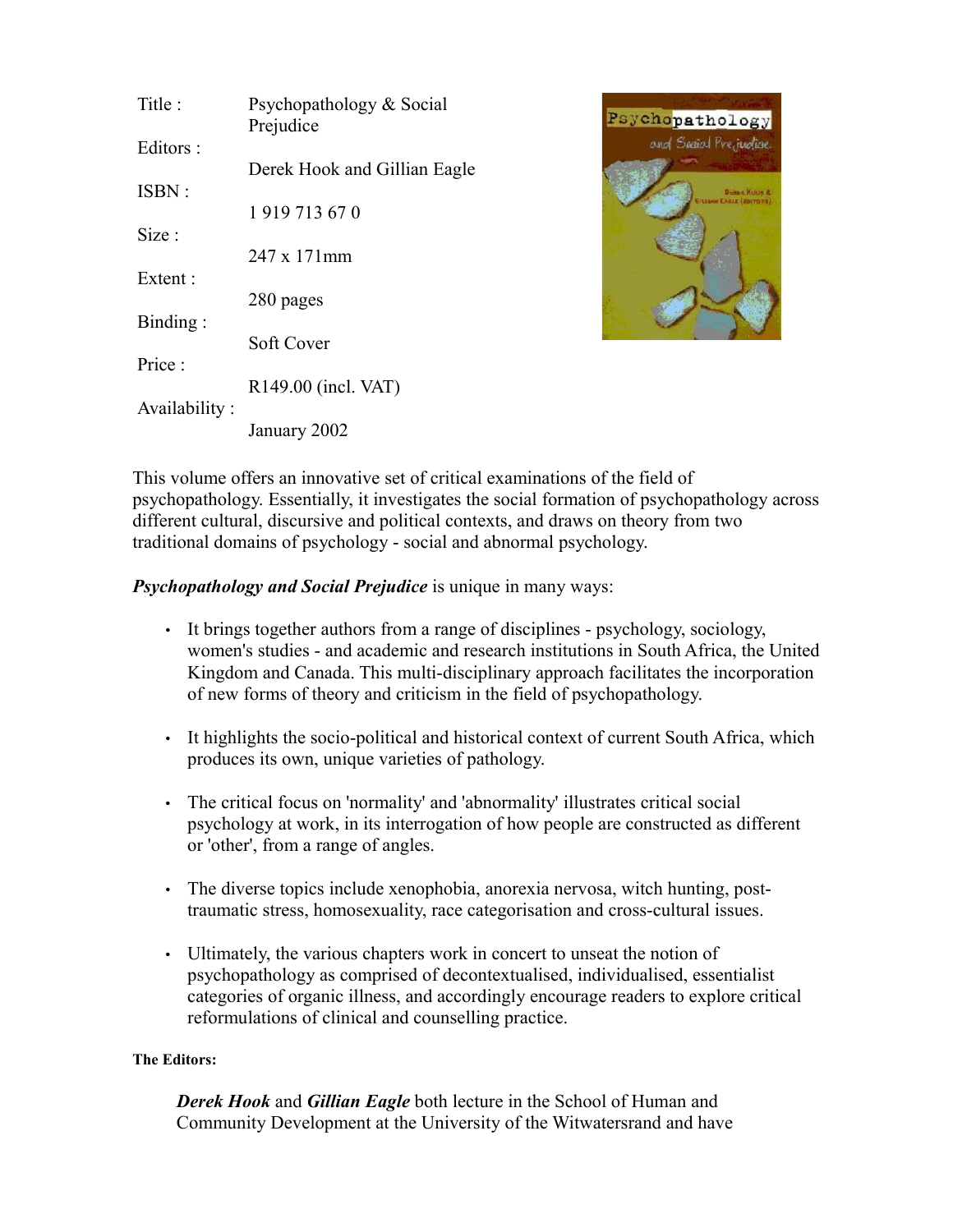interests broadly in the influence of critical social factors on the psychological study of individuals and groups.

#### **Contents:**

1. Introduction: A 'Social Psychology' of Psychopathology

#### **Section one: Clinical Problematics**

2. Psychotherapy, Discourse and the Production of Psychopathology

3. Poised on the Brink: The Social Construction of a new Biological Psychiatry

4. The Political Conundrums of Post Traumatic Stress Disorder

5. A Critical Re-reading of Post Traumatic Stress Disorder from a Crosscultural Perspective

#### **Section Two: Pathology as Politics**

6. Rewriting the Body, Re-authoring the Expert, Reading the Anorexic Body

7. Avoiding the Implicit Re-pathologisation of Male Homosexuality: A Politico-Clinical Direction for Research

8. The Psychopathology of Social Iidentity, Ethnicity and 'Race' Section Three: South African Pathologies

9. Unsettling Meanings of Madness: Competing Constructions of South African Insanity

10. Xenophobia: A New Pathology for a New South Africa

11. Stigmatising Discourses in the Construction of Sexually Transmitted Diseases

12. Witches and Watchers: Witchcraft Beliefs and Practices in Rural Communities of the Northern Province

#### **Section Four: Philosophies of Pathology**

13. Madness, Memory and the Market

14. Normality and Pathology: from Disciplinarity to Postdisciplinarity

15. Norms, Normativity and Normalisation: Between the Vital and the Social